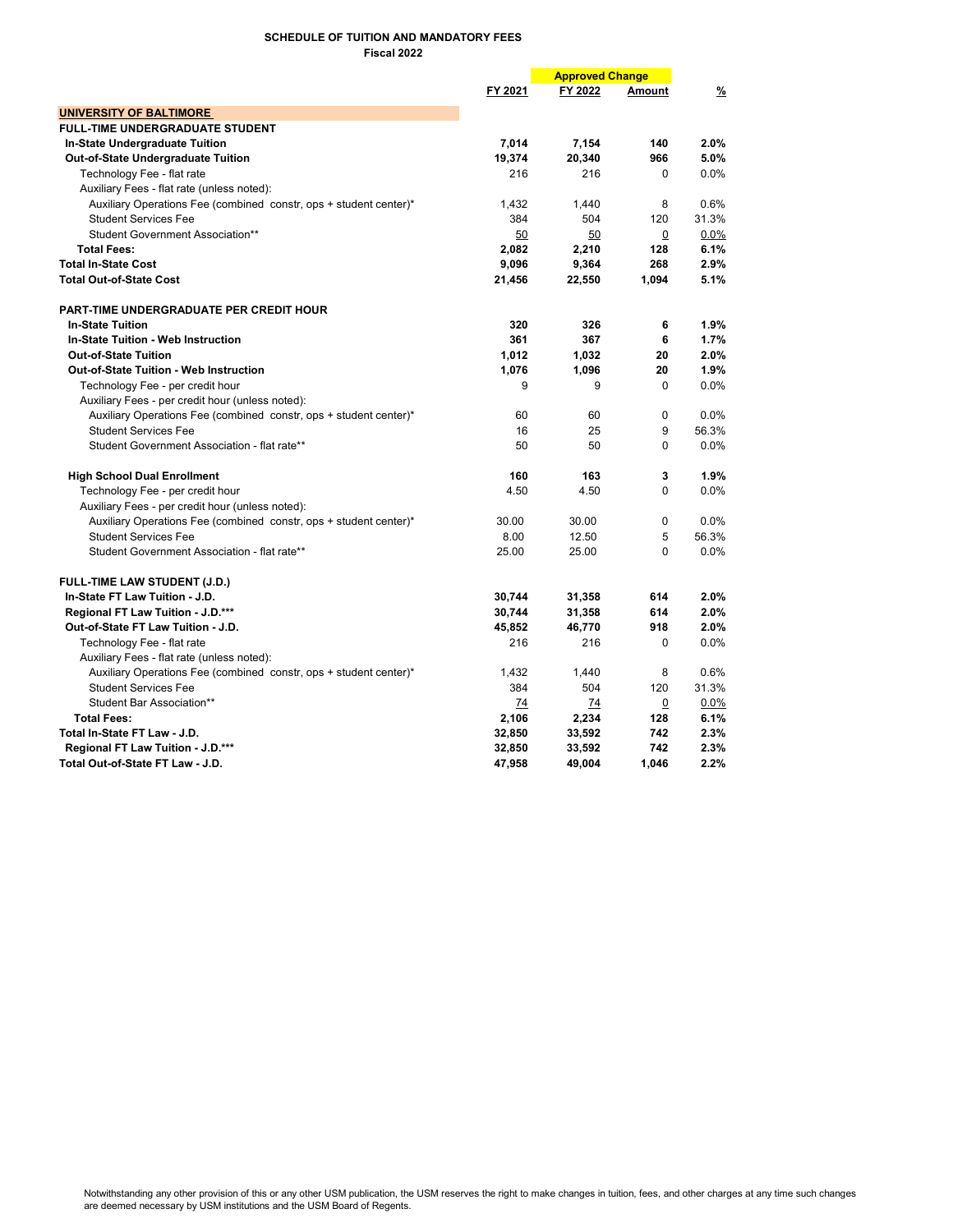## SCHEDULE OF TUITION AND MANDATORY FEES Fiscal 2022

|                                                                            |         | <b>Approved Change</b> |              |               |
|----------------------------------------------------------------------------|---------|------------------------|--------------|---------------|
|                                                                            | FY 2021 | FY 2022                | Amount       | $\frac{9}{6}$ |
| FULL-TIME LAW STUDENT (LL.M. - US)                                         |         |                        |              |               |
| In-State FT Law Tuition - LL.M. - US                                       | 20,390  | 20,798                 | 408          | 2.0%          |
| Out-of-State FT Law Tuition - LL.M. - US                                   | 20,390  | 20,798                 | 408          | 2.0%          |
| Technology Fee - flat rate                                                 | 216     | 216                    | $\Omega$     | 0.0%          |
| Auxiliary Fees - flat rate (unless noted):                                 |         |                        |              |               |
| Auxiliary Operations Fee (combined constr, ops + student center)*          | 1.432   | 1.440                  | 8            | 0.6%          |
| <b>Student Services Fee</b>                                                | 384     | 504                    | 120          | 31.3%         |
| Student Bar Association**                                                  | 74      | 74                     | 0            | 0.0%          |
| <b>Total Fees:</b>                                                         | 2,106   | 2,234                  | 128          | 6.1%          |
| Total In-State FT Law - LL.M. - US                                         | 22,496  | 23,032                 | 536          | 2.4%          |
| Total Out-of-State FT Law - LL.M. - US                                     | 22,496  | 23,032                 | 536          | 2.4%          |
| <b>PART-TIME LAW PER CREDIT HOUR</b>                                       |         |                        |              |               |
| J.D. In-State Tuition                                                      | 1,273   | 1,298                  | 25           | 2.0%          |
| J.D. Regional Tuition***                                                   | 1,273   | 1,298                  | 25           | 2.0%          |
| J.D. Out-of-State Tuition                                                  | 1,793   | 1,829                  | 36           | 2.0%          |
| <b>LL.M. US In-State Tuition</b>                                           | 686     | 700                    | 14           | 2.0%          |
| LL.M. US Out-of-State Tuition                                              | 686     | 700                    | 14           | 2.0%          |
| LL.M. Tax In-State/Masters Tax In-State Tuition                            | 999     | 1,019                  | 20           | 2.0%          |
| LL.M. Tax Out-of-State/Masters Tax Out-of-State Tuition                    | 999     | 1,019                  | 20           | 2.0%          |
| Technology Fee - per credit hour                                           | 9       | 9                      | $\Omega$     | 0.0%          |
| Auxiliary Fees - per credit hour (unless noted):                           |         |                        |              |               |
| Auxiliary Operations Fee (combined constr, ops + student center)*          | 60      | 60                     | $\pmb{0}$    | 0.0%          |
| <b>Student Services Fee</b>                                                | 16      | 21                     | 5            | 31.3%         |
| Student Bar Association - flat rate (LL.M. students only)**                | 74      | 74                     | $\Omega$     | 0.0%          |
| Student Government Association - flat rate (Masters Tax only)**            | 50      | 50                     | $\Omega$     | 0.0%          |
| PART-TIME GRADUATE PER CREDIT HOUR                                         |         |                        |              |               |
| In-State Tuition (MBA - in person and on-line instruction)                 | 848     | 865                    | 17           | 2.0%          |
| Regional Tuition (MBA - in person and on-line instruction)                 | 848     | 865                    | 17           | 2.0%          |
| Out-of-State Tuition (MBA - on-line instruction)                           | 848     | 865                    | 17           | 2.0%          |
| Out-of-State Tuition (MBA - in person instruction                          | 1,184   | 1,208                  | 24           | 2.0%          |
| Technology Fee - per credit hour                                           | 9       | 9                      | $\Omega$     | 0.0%          |
| Auxiliary Fees - per credit hour (unless noted):                           |         |                        |              |               |
| Auxiliary Operations Fee (combined constr, ops + student center)*          | 60      | 60                     | $\mathbf 0$  | 0.0%          |
| <b>Student Services Fee</b>                                                | 16      | 21                     | 5            | 31.3%         |
| Student Government Association - flat rate**                               | 50      | 50                     | $\mathbf{0}$ | 0.0%          |
| <b>PART-TIME GRADUATE PER CREDIT HOUR</b>                                  |         |                        |              |               |
| Business - other than MBA and MS in Taxation:                              |         |                        |              |               |
| In-State Tuition (in person and Web instruction)                           | 809     | 825                    | 16           | 2.0%          |
| Regional Tuition (in person and Web instruction)***                        | 809     | 825                    | 16           | 2.0%          |
| Out-of-State Tuition - OnLine MS Accounting#                               | 809     | 825                    | 16           | 2.0%          |
| Out-of-State Tuition (in person and Web instruction except on-line MS Acct | 1,117   | 1,139                  | 22           | 2.0%          |
| Technology Fee - per credit hour                                           | 9       | 9                      | $\mathbf 0$  | 0.0%          |
| Auxiliary Fees - per credit hour (unless noted):                           |         |                        |              |               |
| Auxiliary Operations Fee (combined constr, ops + student center)*          | 60      | 60                     | 0            | 0.0%          |
| <b>Student Services Fee</b>                                                | 16      | 21                     | 5            | 31.3%         |
| Student Government Association - flat rate**                               | 50      | 50                     | $\Omega$     | 0.0%          |
|                                                                            |         |                        |              |               |